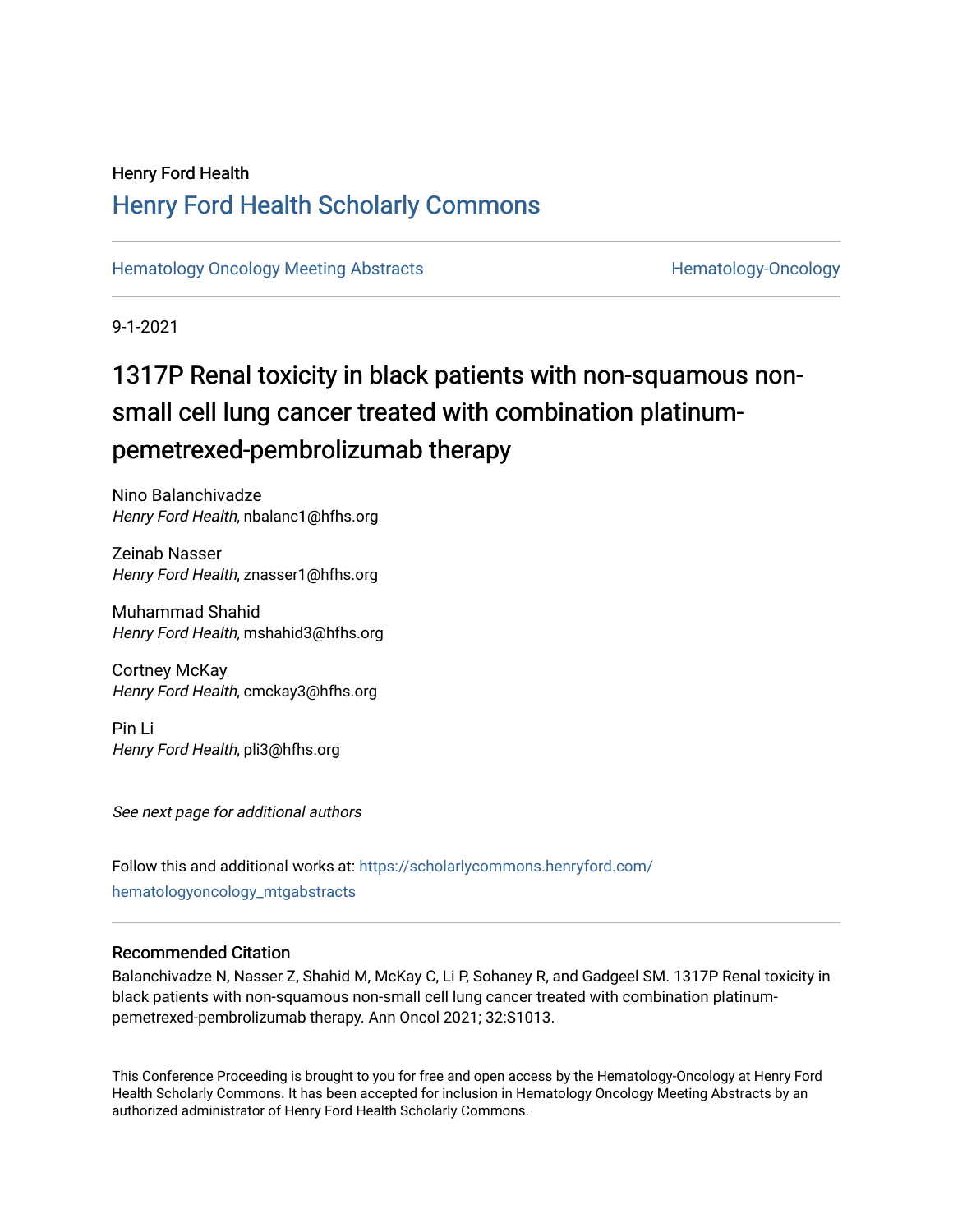## Authors

Nino Balanchivadze, Zeinab Nasser, Muhammad Shahid, Cortney McKay, Pin Li, Ryann Sohaney, and Shirish M. Gadgeel